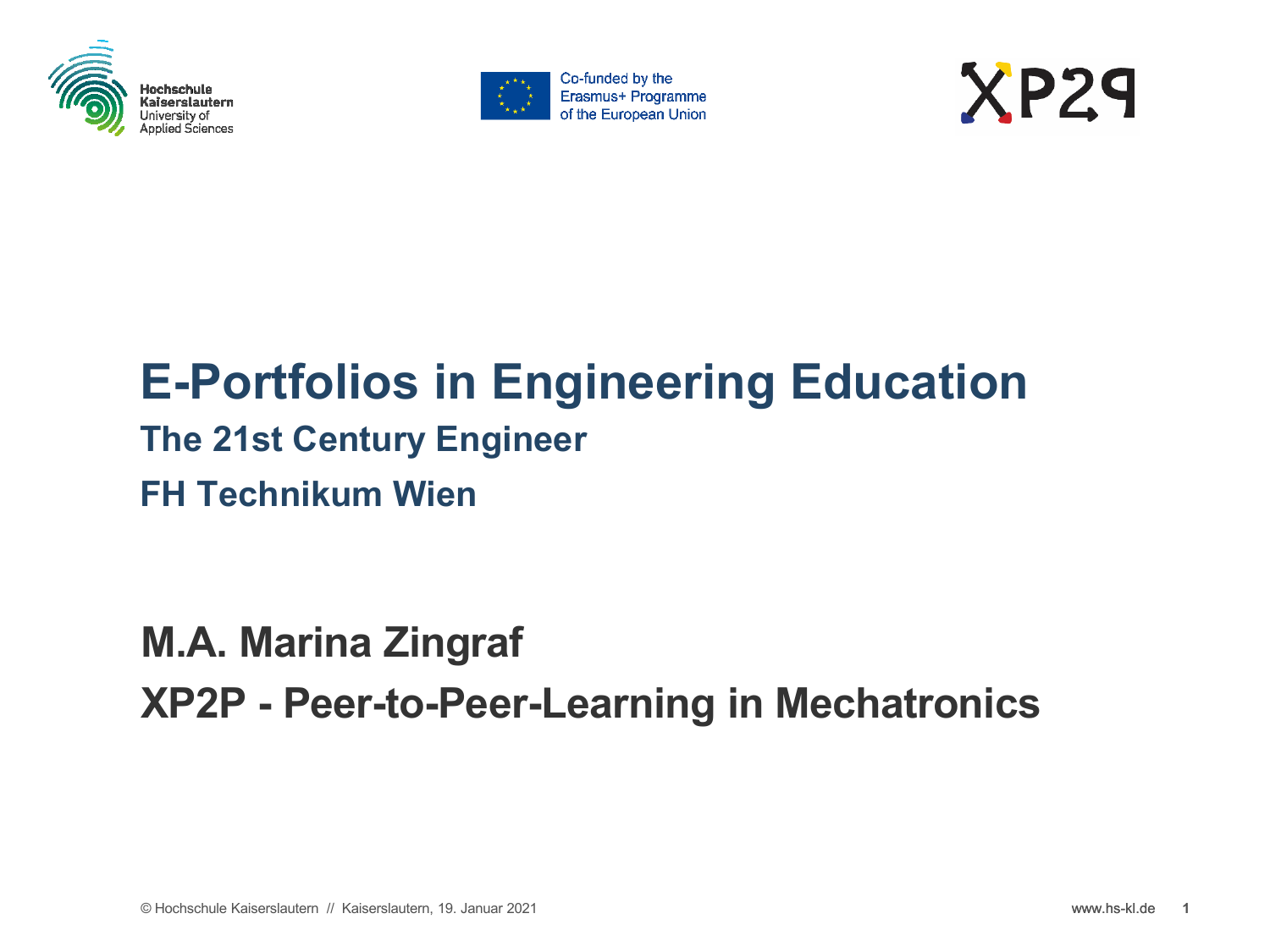





### **E-Portfolio Definition**

- Digital collection
- Assessment of learning progress
- Multimedia evidence of students' efforts & competences
- Creator of e-portfolio is owner
- Intrinsic motivation of the student is emphasized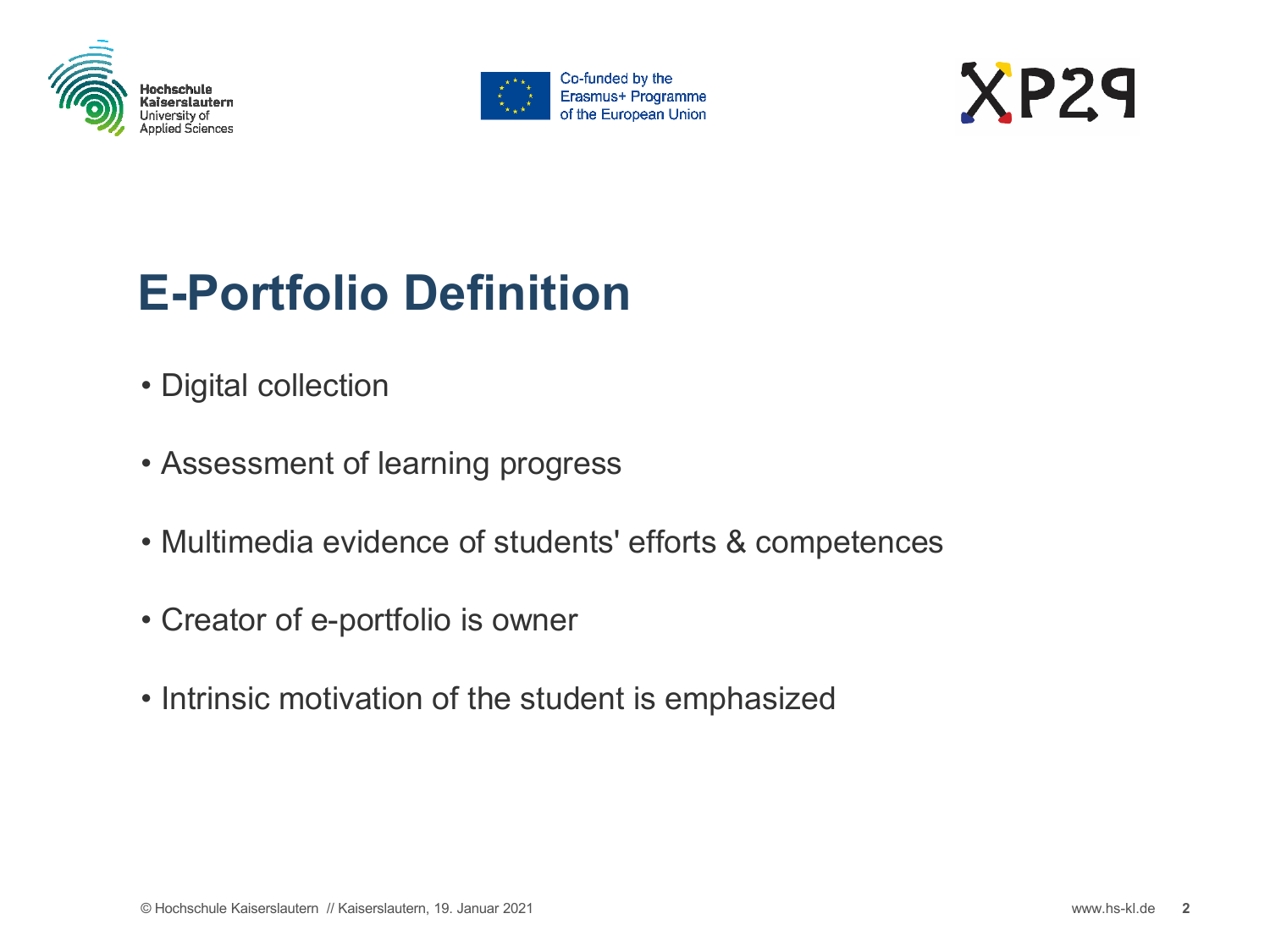





## **Reflections (Theory)**

- Enable formative assessment
- Distinguish personal character of e-portfolios
- Provide links between artefacts
- Promote exchange with viewers
- Student-centered format: Critical examination of what has been learned & own learning progress, placement of learned content in overall context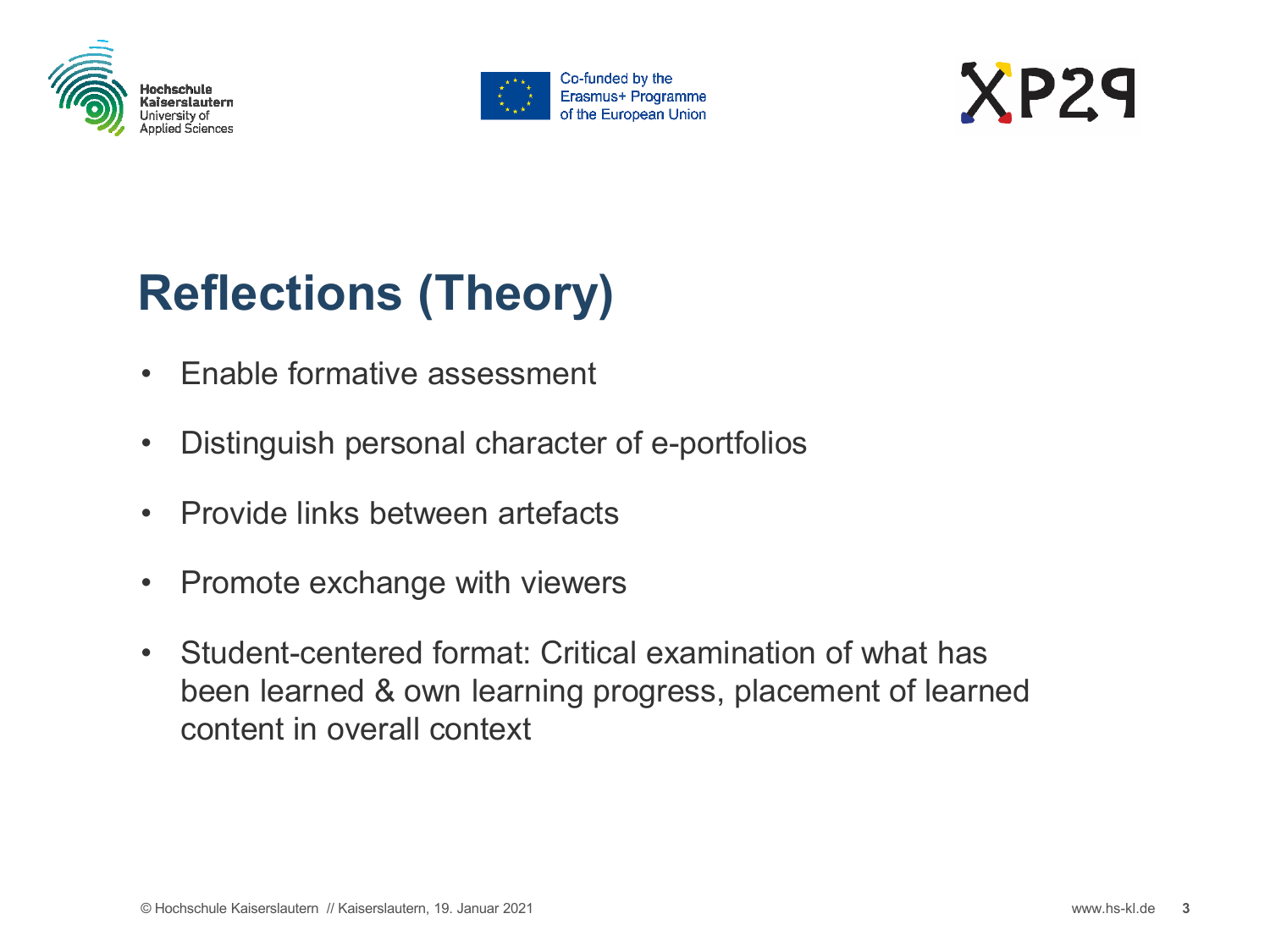





### **Competencies (Example)**

| <b>Skill</b>               | <b>Essential Components</b> | <b>Main Expectations</b>                                                                                                                            |
|----------------------------|-----------------------------|-----------------------------------------------------------------------------------------------------------------------------------------------------|
| Self-<br><b>Assessment</b> | own learning                | Critical examination of • Critical examination of own<br>learning and own approaches<br>to solutions<br>• Consideration of alternative<br>solutions |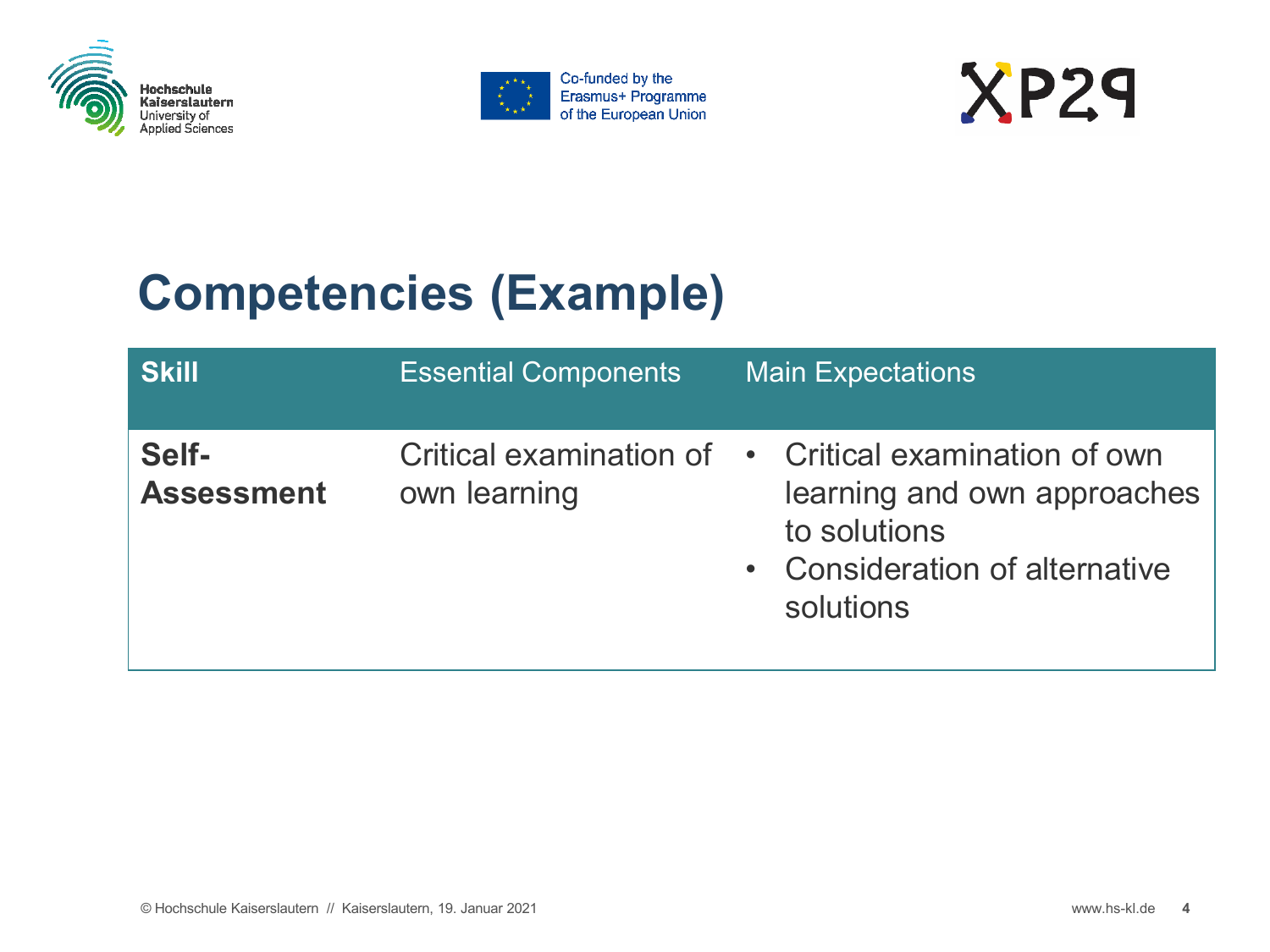



# $XP29$

### **Reflections (Practice)**

### + Add comment Q Details

Milestone 1 - Reflection

Posted by Maximilian Pfleger on 05 November 2020, 16:35 尚 Last updated 18 November 2020, 15:00 Tags: Control Design, Control System Tuner, Milesone 1, Multibody Simulation, Simscape

The content of this reflection is about the multibody simulation and control design according to the collateral. It explains the technical details of the model and simulation roughly and gives an overview about what has been worked out so far. To give an idea about the workflow, the aspects that were known before as well as those that had to be learnt are pointed out too.

There was no division of work between group members, as the tasks set are the acquisition of basic skills so far. Each group member worked on their own. Where necessary, members supported each other. The results were then compared and discussed together in team.

### **Multibody Simulation**

The final Simscape multibody system (file: my\_inverted\_pendulum\_prismatic\_joint.sk) according to the instructions is shown in the figure below. The prismatic joint only allows movement in direction of its z-axis. It is configured through "Rigid transform"-blocks to allow movement of the base brick in the x-direction of the world coordinate system. Actuation force can be applied, to deflect the joint and move the base brick. The two brick subsystems are configured, that they are connected by their points of interest (centre of gravity, revolution joint). The masks of the two systems can be used to set the edge length, mass of the two bricks as well as the start angle of the pendulum. The plots shown below were generated with the following parameters:





Even I did not have any experience in working with Simscape multibody before, working with it was straight forward. The robotics lessons in bachelor's programme were quite helpful, as the model setup works like the theory discussed in the course. The MATLAB documentation "Get started with Simscape Multibody" [1] also helped by showing how to build a proper model.

### **Control Design**

Control to the propose the materials and the state of the proposed which of mediate priors from the radioad principle and the state of the state of the state of the state of the state of the state of the state of the state the position of the base to a specific point. It would therefore not have been necessary to feed back this state variable





The plot below shows how the system reacts to a specific v\_set-signal, when two different sets of gain factors are used. The parameters used are the same as mentione<br>section before. The target wilochy at first in exchange .<br>Head buy his mot

 $\begin{aligned} & \bullet \; gain\_dx = \cdot 2 \\ & \bullet \; gain\_phi = 18 \\ & \bullet \; gain\_dphi = 1.5 \end{aligned}$ 

 $\theta$  Atlached files (6)

The figure shows that the controller configuration works. However, the system reacts rather slowly to a change of the target speed. The second set of gain-values is<br>by using the Control speem funer, second order characteri arrevanues is unnamen<br>acts much faster to a ent gal



As for as control design, is concerned, that in experiments that the main that the first state and control of the main of the main of the main of the state of the design and the state of the state of the design and the sta complete the tasks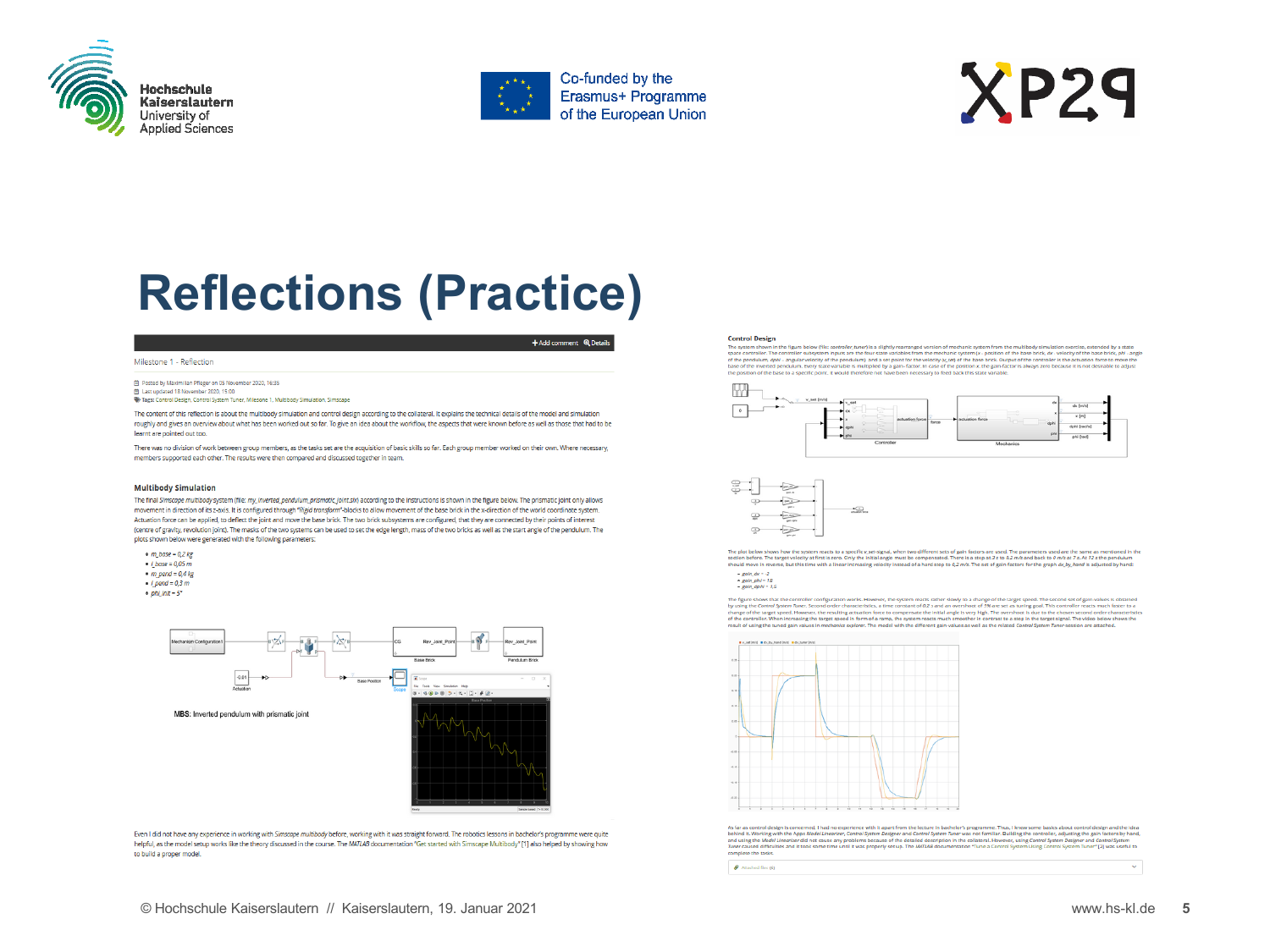





### **Reflections (Practice)**

 $\bullet$   $\circ$ 

### **SECOND REFLECTION**

### Tags: mechatronics, reflections, secondreflection, statemachines

### Second Reflection

Posted by Sri Vishnu Katreddi on 03 December 2020, 16:54 Last updated Monday, 07 December 2020, 14:43 Tags: statemachines, mechatronics, reflections, second reflection

### **LEARNING STATE MACHINES**

Stateflow charts are basically used as a functional tool for scheduling the tasks, decision logics and others, For understanding the concept of Stateflow in Simulink, I've started by watching a simple video from youtube. Later after doing the Matlab onramp course on Stateflow, I could incur basic information about different options that can be used.

Starting with the basics, I have built a simple chart that could toggle between two steps "on and off" with a time gap of 2 seconds, with the condition of showing output as "1" for on and "0" for off.



Besides, as an exercise, I was able to learn about Model Explorer and its use for altering different options for block parameters. Using it I've created an input port and also an error case so that if at all the input is 0, it should enter the error case and gives the output as -1, the outputs are as follows for different input.



### **Truth Tables**

As mentioned truth tables are a very convenient way in setting up decision logics instead of using different if/else cases, using the truth tables, so I've built a new Stateflow chart that satisfies the following conditions

- . If the input into the truth table is smaller/equal than 0.5 then the output achieved should be  $-1$
- . If the input into the truth table is greater than 0.5 then the output achieved should be 1. . Input to the truth table should be a sinus signal with amplitude 1.



As part of next task, I have created a superstate with two different states, one state having the same conditions as above and whereas the second state shows the doubled sine value, it is also mentioned to both the states in a single superstate and have the same execution period, so we have the option of "decomposition", which we find on right-clicking on the superstate and select the parallel option



### Time based trigger for chart execution

For this exercise. I've initially added an input even from the Model Explorer, now for this port, in the Simulink window I've added a function call generator block with the time as 0.1 so that it gives time based compilation. The final State Machine Flow chart is observed to be as below.



Positively, In the figure Resulted in Scope on left, it can be observed that the first plot is of the sine wave with an amplitude of 1, moving on to the second plot it shows the graph of the truth table in which the graph is toggling between -1 to 1, from the conditions we have given for the truth tables if the value is greater than 0.5, it gives a continuous straight line at 1 and -1 if it is otherwise, In the third plot it can be seen that the sine wave is doubled by the Simulink function, so it shows the toggling between -2 to 2

### **Working with Code Exportation**

As the prerequisites for working with the code exportation into the hardware, we were asked to install all the supported packages that are required. So as a precaution I've once again checked if all the support packages are installed in the MATLAB, Also the MecRoKa library which was specially created as per the hardware requirements is installed.

Since I'm in India the Robot was not delivered here due to some issues with the courier service centre, Nevertheless, I've gone through the information provided in the links, which show about how to install the drivers for the Arduino MKR1000 and MKRWifi1010 with the below links.

· MKR 1000: https://www.arduino.cc/en/Guide/MKR1000 · MKR 1010: https://www.arduino.cc/en/Guide/MKRWiFi1010

Later I've downloaded the Arduino IDE from the Microsoft store since I use windows 10, However, I couldn't setup and also check with basics like blinking an led etc., With the help of my teammates, I studied the task and the way the robot was working.

### **Using The MecRoKa**

Since a part of the exercise doesn't require the hardware, I have checked with the IMU. The MecRoKa library has an inbuilt IMU block, the input to the simAcc port has to be provided and the output from the acc output port. The input is a sine wave along with constant block with the value 1 via a mux that is translated to the int32 data type as the simAcc port expects the data type input. The performance can be seen in a demux connected scope that is first connected to the IMU's access port. To slow down the simulation speed, a 'Set Path' block is used or the simulation runs faster than compared to real-time. The output for the above test can be seen as a sine wave.